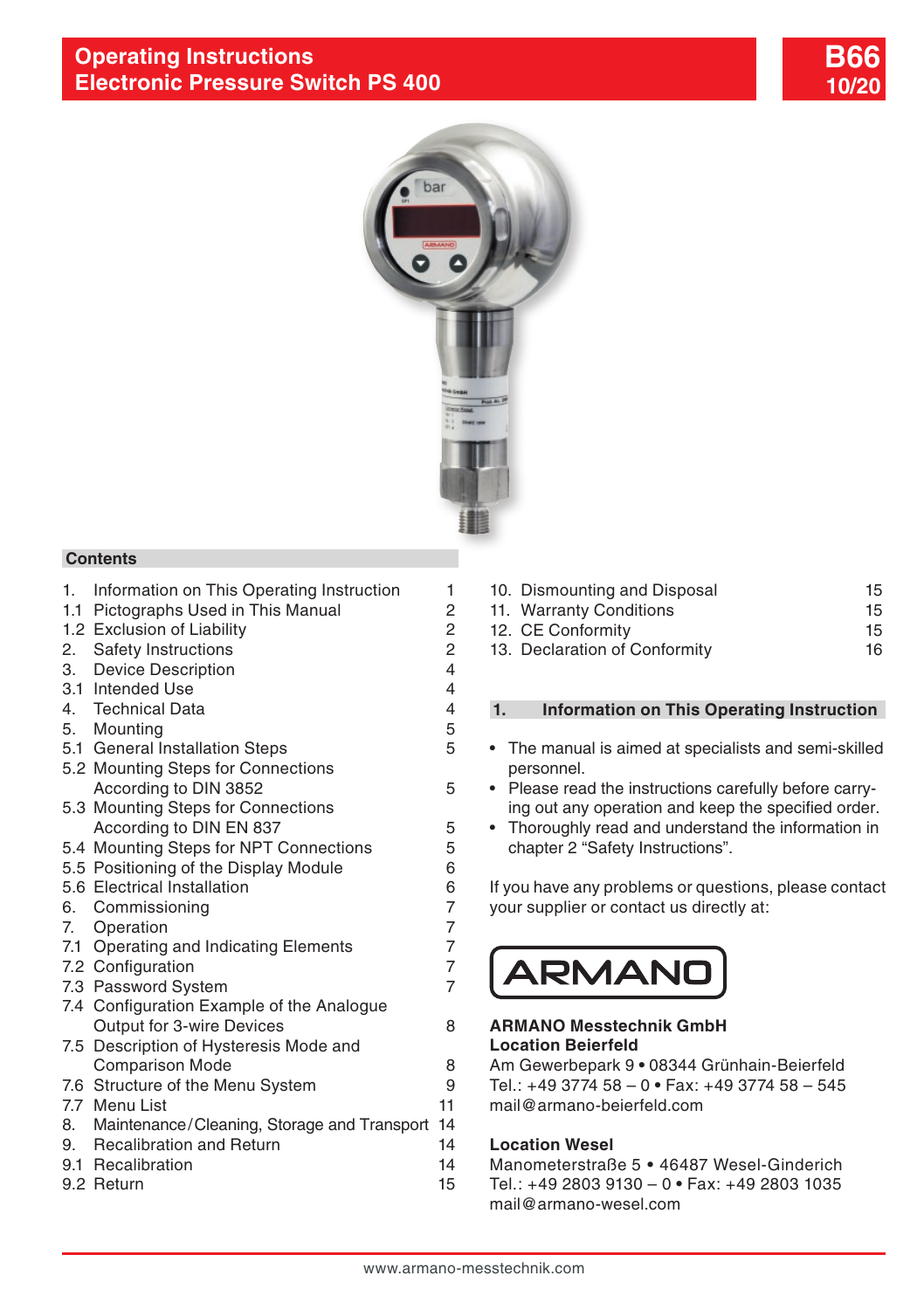#### <span id="page-1-0"></span>**1.1 Pictographs Used in This Manual**

In this manual, pictographs are used as hazard warnings.

Particular information, instructions and restrictions designed for the prevention of personal or substantial property damage:



**WARNING!** Is used to warn you against an imminent danger that may result in personal injury or death.

**IMPORTANT!** Is used to warn you against a possibly hazardous situation that may result in personal, property or environmental damage.

 **CAUTION!** Is used to draw your attention to important recommendations to be observed. Disregarding them may result in property damage.



**DANGER!** This symbol is used for hazards generated by electric current. Disregarding these safety instructions may result in serious or fatal injuries.



**DANGER OF EXPLOSION!** Indicates a potentially hazardous situation, which may result from existing explosive gases and dusts. Disregarding the safety instructions may result in explosions.



Passages in the text containing **explanations, information or advice** are highlighted with this pictograph.



The following symbol highlights **actions** you have to conduct or

**instructions** that have to be strictly observed.

#### **1.2 Exclusion of Liability**

We accept no liability for any damage or malfunction resulting from incorrect installation, inappropriate use of the device or failure to follow the instructions in this manual as well as technical regulations.

#### **2. Safety Instructions**

Please read this operating instruction thoroughly before operating the electronic pressure switch.

Disregarding the containing warnings, especially the safety instructions, may result in danger for people. the environment, and the device and the system it is connected to.

The electronic pressure switch corresponds with the state of engineering at the time of printing. This concerns the accuracy, the operating mode and the safe operation of the device. In order to guarantee that the device operates safely, the operator must act competently and be conscious of safety issues.

The ARMANO Messtechnik GmbH provides support for the use of its products either personally or via relevant literature. The customer verifies that our product is fit for purpose based on our technical information. The customer performs customer and application specific tests to ensure that the product is suitable for the intended use. With this verification, all hazards and risks are transferred to our customers. Our warranty expires in case of inappropriate use.

#### **Qualified personnel:** ි

- The personnel that is charged for the installation, operation and maintenance of the instrument must hold a relevant qualification. This can be based on training or relevant tuition. The personnel must be aware of this manual and have access to it at all times.
- The electrical connection shall be carried out by a fully qualified electrician only.

#### **General safety instructions:**

- In all work, the existing national regulations for accident prevention and safety at the workplace must be complied with. Any internal regulations of the operator must also be complied with, even if these are not mentioned in this manual.
- Handle this highly sensitive electronic measuring device carefully, both in its packaged and unpackaged condition!
- Any changes or modifications to the device are not permissible.
- Do not throw or drop the device!
- To avoid damaging the membrane, please remove the packaging and, if applicable, the protection cap not until installation of the device! The protection cap must be stored!
- After disassembly, this protection cap must be reattached on the membrane immediately.
- Handle an unprotected membrane with extreme care; it can easily be damaged.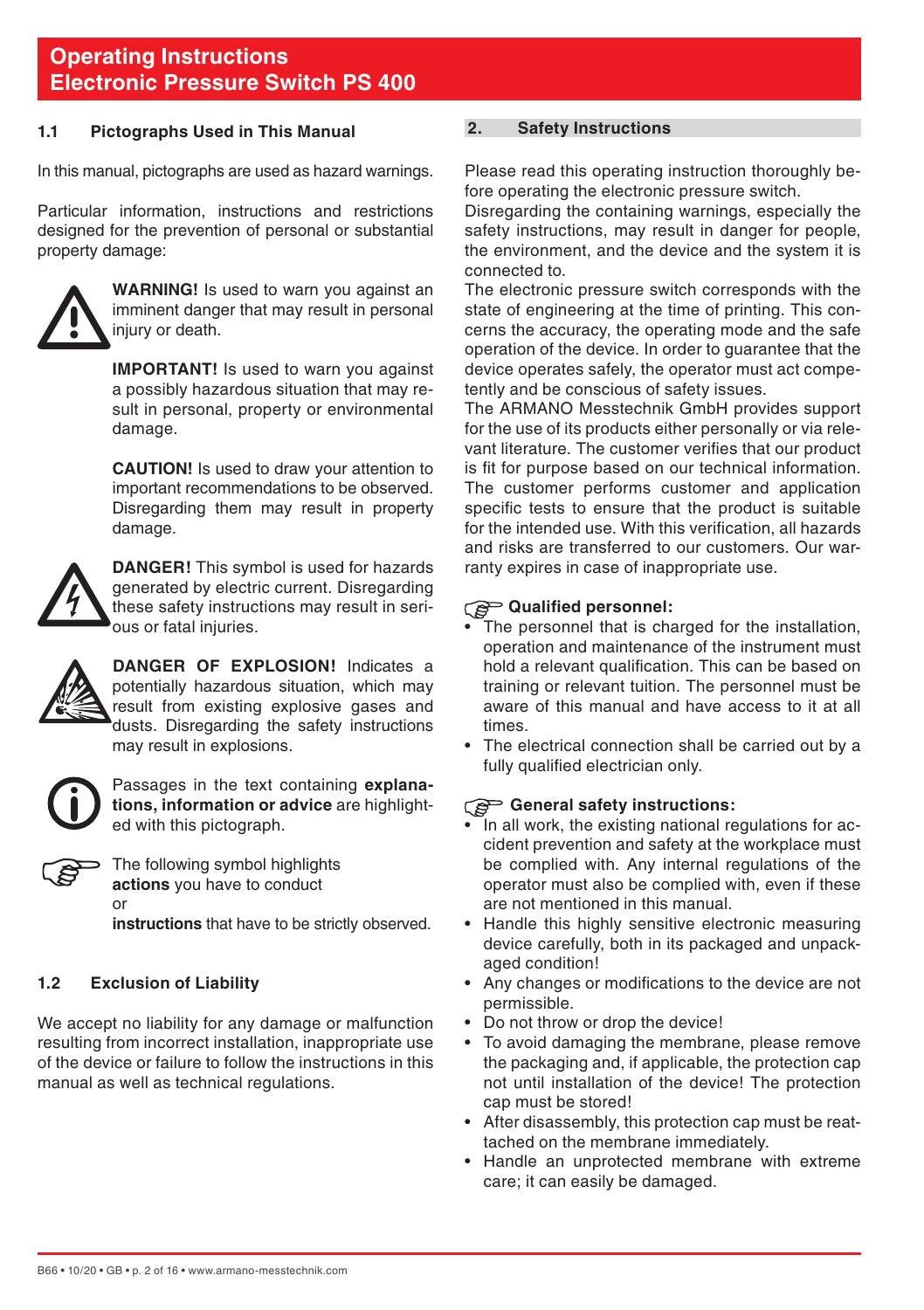- Do not exert any force when installing the devices to prevent damage to the device and the system!
- When installing outdoors or in humid environments, please note the following:
	- The device should be electrically connected immediately after installation to ensure that no moisture can ingress in the plug connector. Otherwise, the ingress of moisture must be prevented, e.g. by using a suitable protective cap (the degree of protection specified in the data sheet applies to the connected device).
	- Select an installation position that allows splash water and condensation to drain off. Ensure that sealing surfaces are not exposed to standing liquid.
	- For devices with cable gland or cable outlet, the outgoing cable must be routed downwards. If the cable needs to be routed upwards, this must be done in an initially downward curve.
	- Install the device in such a way that it is protected from direct sunlight. In the worst case, direct sunlight may result in the maximum permissible operating temperature being exceeded, which can then damage the device or affect its ability to function correctly. If the internal pressure in the device increases, this may also cause temporary measurement errors.
- During installation, ensure that the pressure connection is not subjected to any mechanical stresses higher than that permitted, as this could lead to a shift in the characteristic curve or result in damage. This especially applies to very small pressure ranges as well as to devices with a plastic pressure connection.
- For hydraulic systems, position the device in a way that the pressure connection points upwards (ventilation).
- Provide a cooling extension when used in steam pipes.
- If there is a risk that a device installed outdoors might be damaged by lightning strike or overvoltage, we recommend the provision of an overvoltage protection between the power supply unit/ switch cabinet and the device.
- If the device is installed with the pressure connection facing upwards, make sure that no liquid runs down the housing. This could result in moisture and dirt blocking the gauge reference in the housing and cause malfunctions. If necessary, remove any dust and dirt from the edge of the screw fitting of the electrical connection.



#### **Risk of death due to electric shock**

 Always install the device in a unpressurised and currentless state!

#### **Risk of death in case of improper installation**

The installation must be carried out by appropriately qualified personnel only, who have read and understood the operating instruction.



**CAUTION!** A device with gauge reference in the housing (small orifice next to the electrical connection) must be mounted in such a way that the gauge reference required for the measurement is protected from dirt and moisture. If the pressure switch is exposed to liquid, the air pressure compensation by the gauge reference will be blocked. In this state, a precise measurement is not possible and the pressure switch may be damaged.

#### Safety instructions oxygen:



**DANGER OF EXPLOSION** in case of improper use of instruments suitable for oxygen applications! To ensure safe use, the following aspects have to be observed:

- Ensure that your instrument was ordered and supplied as special version for oxygen applications.
- When being despatched, the device is packed in a plastic bag to protect it from contaminations. In addition, any skin contact must be avoided during unpacking and installation, so that no grease residues remain on the device!
- During installation, the applicable regulations concerning explosion protection have to be regarded. Please check, whether an approval as intrinsically safe equipment is required in addition to the suitability for oxygen (The device delivered has no ATEX approval!).
- Please regard that the entire system must comply with the requirements of the BAM (Federal Institute for Materials Research and Testing), DIN 19 247.
- For oxygen applications > 25 bar, pressure switch versions without sealing are recommended.
- Pressure switches with sealing rings made of 70 EPDM 281: permissible maximum values: 15 bar/+60 °C and 10 bar/+60 °C to +90 °C (BAM approval).
- Pressure switches with sealing rings made of FKM (Vi 567): permissible maximum values: 25 bar/ 150 °C (BAM approval).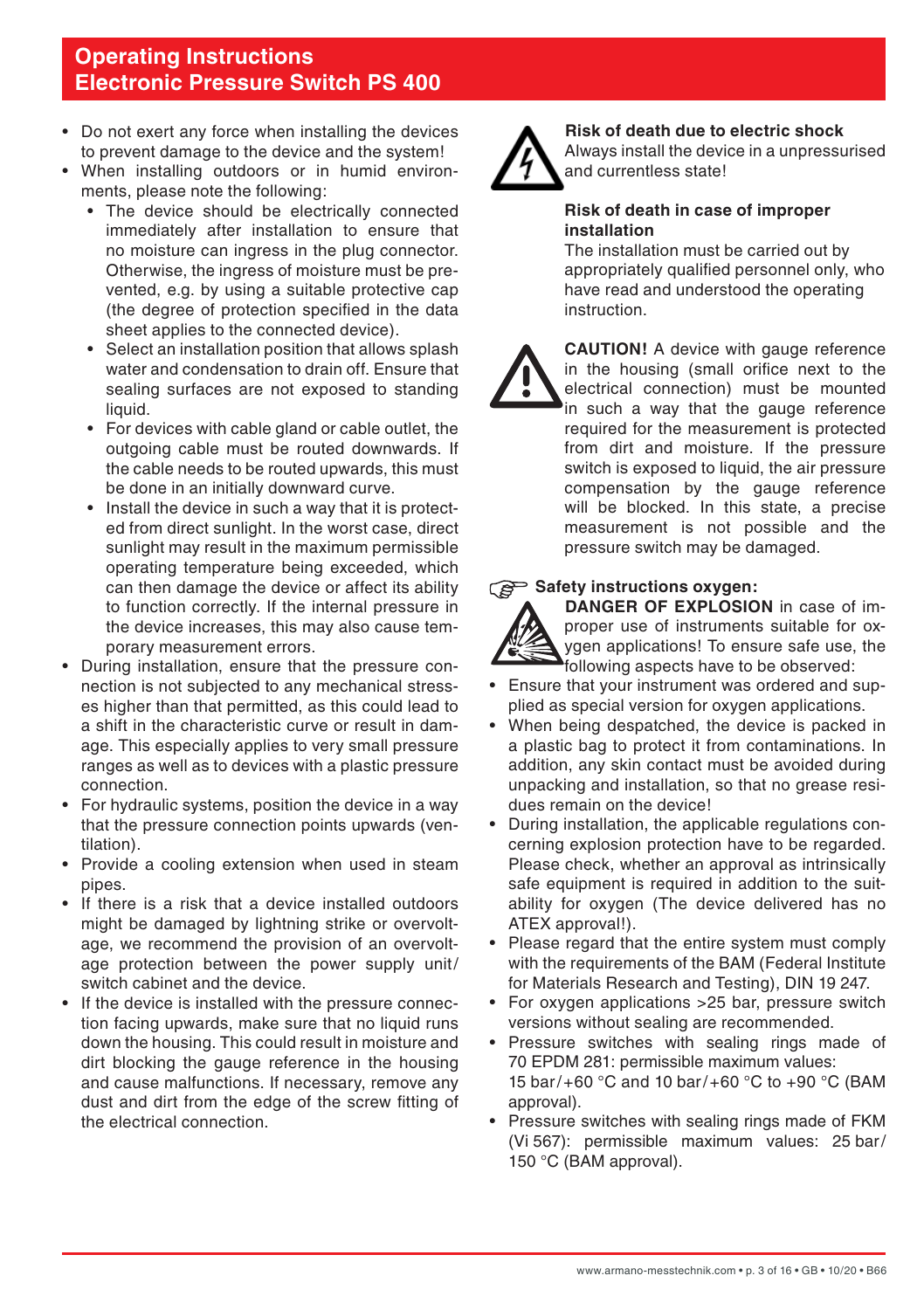#### <span id="page-3-0"></span>**3. Device Description**

The electronic pressure switch PS 400 is a successful combination of pressure switch in a field housing and digital display. The pressure switch has been specially designed for numerous applications in various industrial sectors, e.g. plant engineering or environmental engineering.

As standard, the PS 400 offers a rotatable display module and a PNP switching output, mounted in a rotatable field housing.

Additional optional versions, such as a second switching output as well as an analogue output, are available as well.

#### **Nameplate and sticker:**

The nameplate is located on the pressure switch. It provides the most important technical data and information. The program version of the operating software (e.g. P07) is visible in the display for approx. 1 second after switching on the device. Please have this information ready in case of queries.

| <b>ARMANO</b> ARMANO |  |  |
|----------------------|--|--|
|                      |  |  |

| <b>PS400</b> |                                |              |              | Prod.-No.: 23456789 |
|--------------|--------------------------------|--------------|--------------|---------------------|
| Instr.-No.:  | 203251234<br>Connector Pinout: |              |              |                     |
| Input:       | $01$ bar                       | $1: +Ub$     | Shield: Case |                     |
| Output:      | 4.20 mA/2-wire                 | 3: 0V/Signal |              | C€                  |
| Supply:      | 1336 VDC                       | 4: SP1       |              |                     |

Figure 1: nameplate

Do not remove the nameplate from the device!

#### **Scope of delivery:**

Please check whether all listed parts are included in the scope of delivery without any damage and whether they have been delivered according to your order:

- Electronic pressure switch PS 400
- For mechanical connections DIN 3852: O-ring (pre-assembled)
- Operating instruction

#### **3.1 Intended Use**

The electronic pressure switch PS 400 is suitable for measuring and monitoring vacuum, positive pressures and absolute pressures of liquid and gaseous media for pressure ranges from 0 – 100 mbar to  $0 - 600$  bar.



#### **4. Technical Data**

| <b>Process connection</b><br>material<br>connection thread | stainless steel 316L (1.4404)<br>G 1/4" (DIN 3852)                                                                               |
|------------------------------------------------------------|----------------------------------------------------------------------------------------------------------------------------------|
| <b>Measuring cell/sensor</b>                               | stainless steel 316L                                                                                                             |
| <b>Sensor sealing</b>                                      | <b>FKM</b>                                                                                                                       |
| Case                                                       | field housing stainless steel<br>316L.<br>degree of protection IP67                                                              |
| Indication/<br><b>LED display</b>                          | 4 digits, 7 segment indication<br>visible area:<br>37.2 x 11 mm (1.46 x 0.43")<br>digit height 10 mm (0.39")                     |
| Supply voltage                                             | $U_{\rm B} = 1336$ V DC                                                                                                          |
| Output signal                                              | 420 mA / 2-wire $+$<br>PNP switching output<br>auxiliary energy: 0.05 % FS<br>load impedance: ≤0.1 % FS<br>response time: <12 ms |
| <b>Measurement accuracy</b>                                | ≤±0.25 % FSO                                                                                                                     |
| Repeatability                                              | $<\pm 0.1$ % FSO                                                                                                                 |
| <b>Operating temperature</b>                               | $-40/ + 85$ °C (-40/+185 °F)                                                                                                     |
| <b>Medium temperature</b>                                  | $-40/+125$ °C (-40/+257 °F)                                                                                                      |
| Storage temperature                                        | $-40/+100$ °C (-40/+212 °F)                                                                                                      |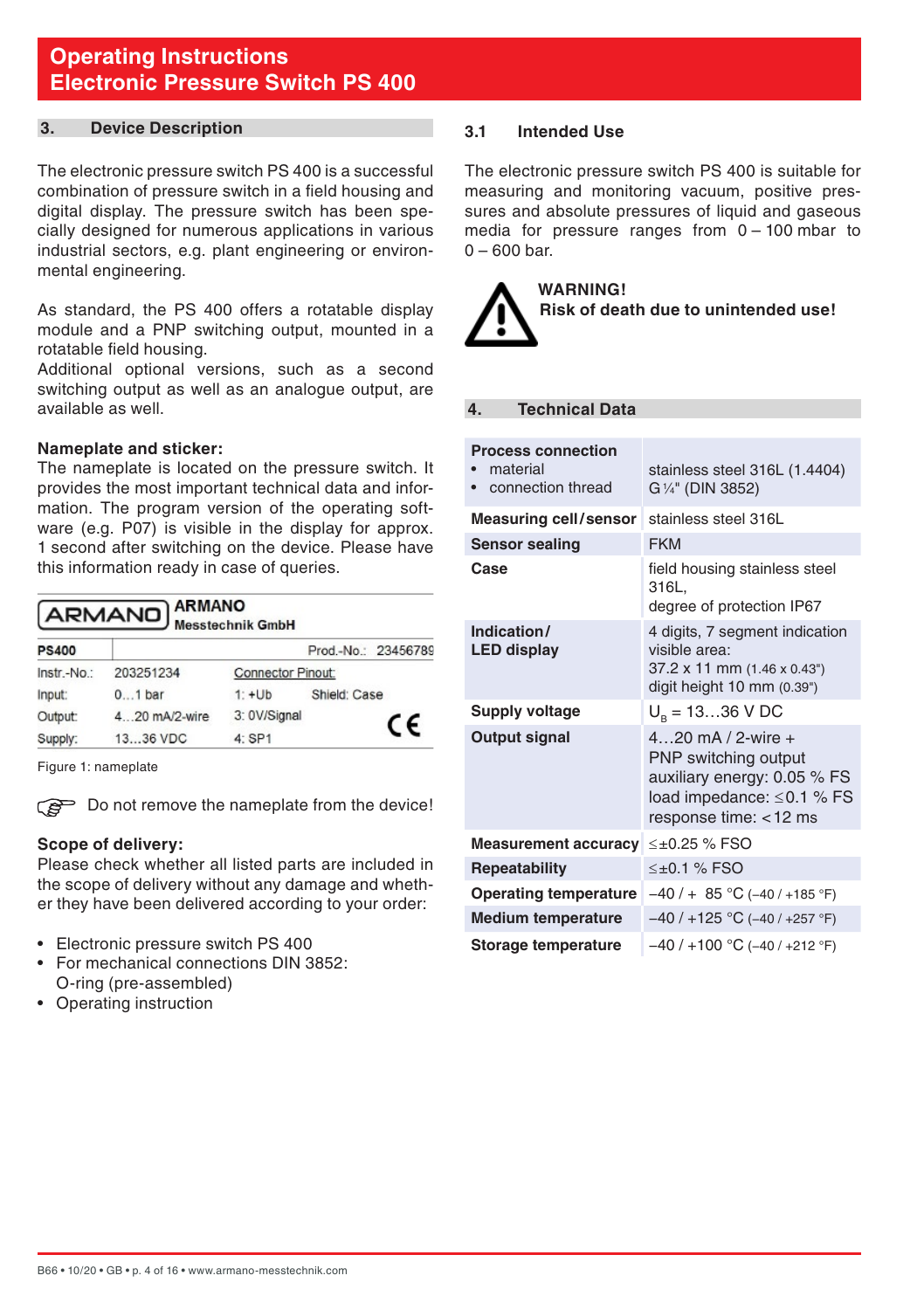| <b>Vacuum</b>                                   | <b>Positive</b>         |                         | Absolute Overload Burst |          |
|-------------------------------------------------|-------------------------|-------------------------|-------------------------|----------|
|                                                 | pressure                | pressure                |                         | pressure |
| $-1/0$                                          |                         |                         | 5                       | 7.5      |
|                                                 | 0.1<br>$0 -$            |                         | 0                       | 1.5      |
|                                                 | 0.16<br>0 –             |                         | 1                       | 1.5      |
|                                                 | 0.25<br>$0 -$           |                         | 1                       | 1.5      |
| -                                               | 0.4<br>$0 -$            | 0.4<br>$0 -$            | 2                       | 3        |
|                                                 | 0.6<br>$0 -$            | $0 -$<br>0.6            | 5                       | 7.5      |
|                                                 | 1.0<br>$0 -$            | 1.0<br>$0 -$            | 5                       | 7.5      |
|                                                 | 1.6<br>$0 -$            | $0 -$<br>1.6            | 10                      | 15       |
|                                                 | 2.5<br>$0 -$            | 2.5<br>$0 -$            | 10                      | 15       |
|                                                 | $\overline{4}$<br>$0 -$ | $\overline{4}$<br>$0 -$ | 20                      | 25       |
|                                                 | 6<br>$0 -$              | 6<br>$0 -$              | 40                      | 50       |
|                                                 | 10<br>$0 -$             | 10<br>$0 -$             | 40                      | 50       |
| -                                               | 16<br>$0-$              | 16<br>$0 -$             | 80                      | 120      |
|                                                 | 25<br>$0 -$             | 25<br>$0 -$             | 80                      | 120      |
|                                                 | 40<br>$0 -$             | 40<br>$0 -$             | 105                     | 210      |
|                                                 | 60<br>$0 -$             | - 60<br>$0 -$           | 210                     | 420      |
|                                                 | $0 - 100$               | $0 - 100$               | 210                     | 420      |
|                                                 | $0 - 160$               | $0 - 160$               | 600                     | 1000     |
|                                                 | $0 - 250$               | $0 - 250$               | 1000                    | 1250     |
|                                                 | $0 - 400$               | $0 - 400$               | 1000                    | 1250     |
|                                                 | $0 - 600$               | $0 - 600$               | 1000                    | 1250     |
| $PN \geq 1$ bar: vacuum resistance unrestricted |                         |                         |                         |          |

## <span id="page-4-0"></span>**Pressure Ranges/Overload Capability in bar:**

#### **5. Mounting**

## **5.1 General Installation Steps**

- $\rightarrow$  Carefully remove the device from its packaging and dispose of it properly.
- $\rightarrow$  Proceed as described in the following installation steps according to the connection variant.

#### **5.2 Mounting Steps for Connections According to DIN 3852**



**IMPORTANT!** Do **not** use any additional sealing material such as tow, hemp or Teflon tape!

- $\rightarrow$  Make sure that the O-ring is seated undamaged in the designated groove.
- $\rightarrow$  Ensure that the sealing face of the mating part has a flawless surface  $(R, 3.2)$ .
- $\rightarrow$  Screw the device into the mounting thread by hand.
- $\rightarrow$  If you have a device with a knurled ring, it has to be screwed in by hand only.
- $\rightarrow$  Devices with a wrench flat have to be tightened with a spanner
	- (G1 ⁄4": approx. 5 Nm; G1 ⁄2": approx. 10 Nm;
	- G3 ⁄4": approx. 15 Nm; G1": approx. 20 Nm).
- Æ**The specified tightening torques must not be exceeded!**

#### **5.3 Mounting Steps for Connections According to DIN EN 837**

- $\rightarrow$  Use a suitable sealing, depending on the medium and the pressure to be measured (e.g. a copper seal).
- $\rightarrow$  Ensure that the sealing face of the mating part has a flawless surface  $(R, 6.3)$ .
- $\rightarrow$  Screw the device into the mounting thread by hand.
- $\rightarrow$  Then, tighten the device with a spanner (for G $\frac{1}{4}$ ": approx. 20 Nm; for G $\frac{1}{2}$ ": approx. 50 Nm).
- Æ**The specified tightening torques must not be exceeded!**

#### **5.4 Mounting Steps for NPT Connections**

- $\rightarrow$  An additional sealant, e.g. PTFE tape, can be used for sealing.
- $\rightarrow$  Screw the device into the mounting thread by hand.
- $\rightarrow$  Then, tighten the device with a spanner (for 1 ⁄4" NPT: approx. 30 Nm;
	- for 1 ⁄2" NPT: approx. 70 Nm).
- → The specified tightening torques must not be **exceeded!**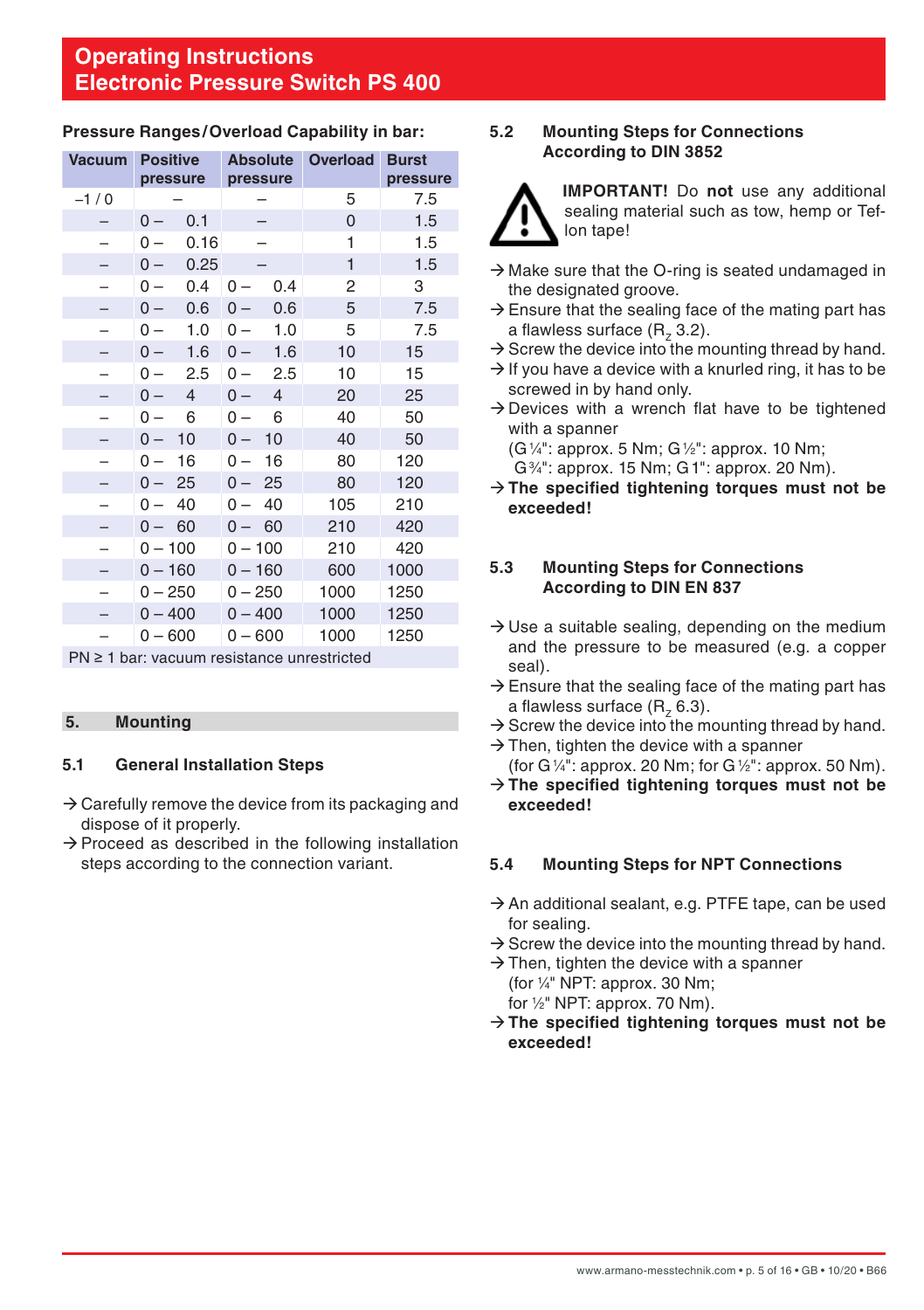#### <span id="page-5-0"></span>**5.5 Positioning of the Display Module**

The display and operating module is continuously rotatable so as to guarantee easy readability even in unusual mounting positions. Proceed as follows to change the position:

- $\rightarrow$  Unscrew the housing cover by hand.
- $\rightarrow$  Turn the display and operating module carefully by hand into the desired position. The module is equipped with a rotational limiter.
- $\rightarrow$  Before reassembling the cover, check the O-ring and sealing surface on the housing for damage and replace them if necessary!
- $\rightarrow$  Then screw on the cover by hand and make sure that the housing is tightly closed again.



#### **CAUTION!**

Make sure that moisture cannot enter the device! The seals and sealing surfaces must not be soiled, as soiling can cause a reduction in the degree of protection depending on the application and location, which can lead to device failure or irreparable damage to the device.

#### **5.6 Electrical Installation**



**Risk of death due to electric shock** Install the device in a currentless state!



**WARNING!** The supply has to comply with protection class II (protective insulation)!



**WARNING!** The pressure switch shall be supplied with limited energy (according to UL 61010) or NEC Class 2 power supply.

Electrically connect the instrument according to the specifications given on the nameplate, in the pin assignment table below and on the wiring diagram.

| <b>Pin Assignment Table</b>    |                                 |  |
|--------------------------------|---------------------------------|--|
| Electrical connections         | M <sub>12x1</sub> metal (5-pin) |  |
| $Supply +$                     | 1                               |  |
| $Supply -$                     | 3                               |  |
| 3-wire, signal +               | 2                               |  |
| Communication/switching output |                                 |  |
| Output 1                       | 4                               |  |
| Output 2                       | 5                               |  |
| Shield                         | sensor/case                     |  |

#### **Wiring diagram**

2-wire system (current)



3-wire system (current/ voltage)





If possible, use a shielded and twisted multicore cable for the electrical connection.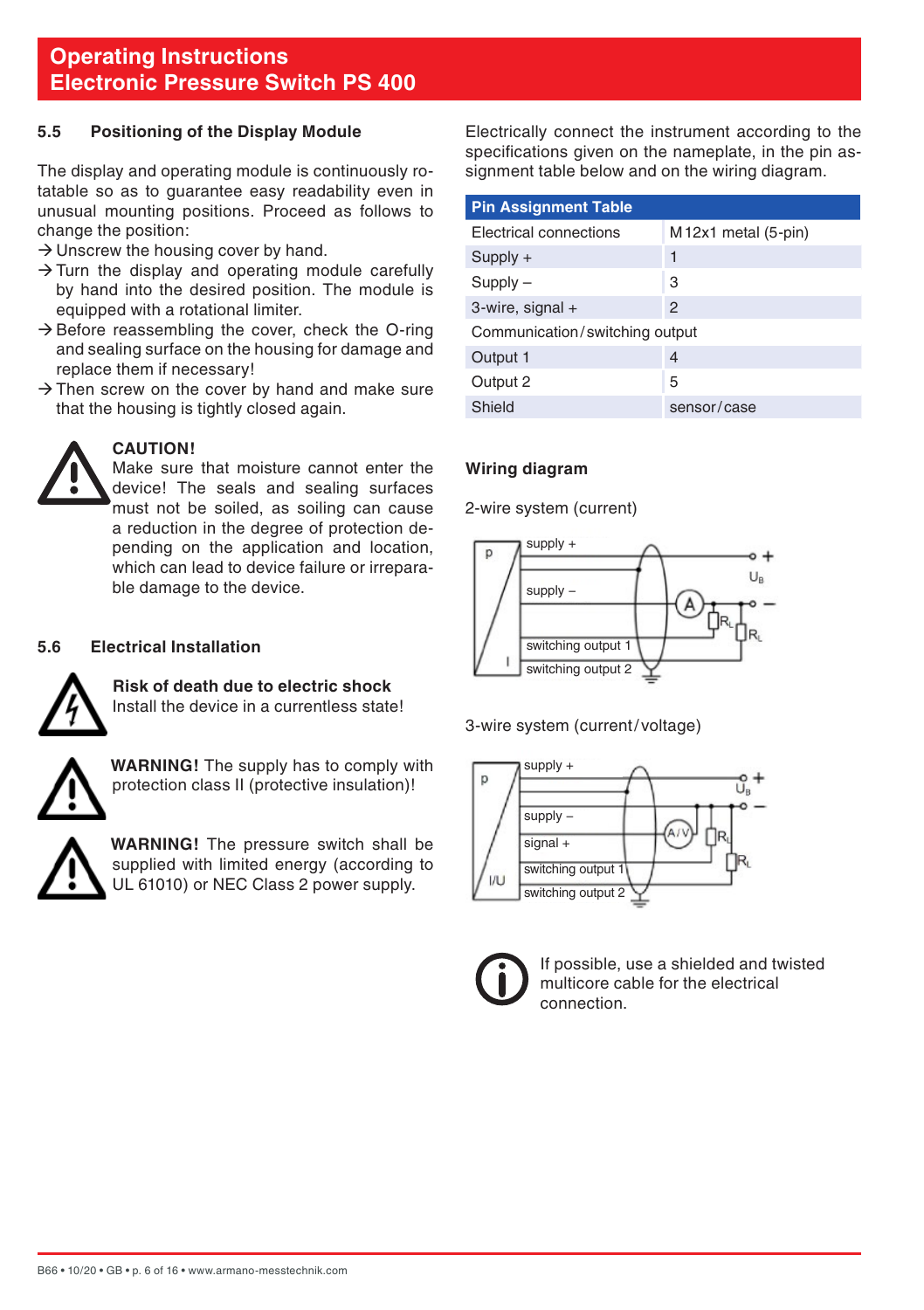#### <span id="page-6-0"></span>**6. Commissioning**



Before commissioning, check for proper installation and for any visible defects of the device.

 Commissioning shall only be carried out by qualified personnel, who read and understood this manual!



**WARNING!** The device has to be operated within the specifications only! (Please refer to the technical data in the data sheet.)

#### **7. Operation**

#### **7.1 Operating and Indicating Elements**



Figure 2: keypad for devices with 2 switching outputs

LED switching output 1 **2** LED switching output 2 **B** Unit **A** ▼ button **b** A button

Depending on the version, the device is equipped with up to two LEDs, which are allocated to the respective switching outputs. The LEDs will light up when the respective set point has been reached and the switching output is active. The indication of the measured value as well as the configuration of the individual parameters is menu-driven via the 7 segment display.

#### **7.2 Configuration**

The menu system is self-contained allowing you to scroll both forward and backward through the individual set-up menus to access the desired setting point. All settings are permanently stored in an EEPROM and are therefore still available even after disconnecting from the supply voltage. The structure of the menu systems is the same for all device versions, regardless of the number of switching points. However, the redundant menu items are omitted. The following depictions and the menu description represent all possible menu items. For instruments with 3-wire output 4…20 mA and 0…20 mA, the menus ZP and EP have a special function. The menu DP is not applicable, because the decimal point is already permanently set during production.

- **PE**
- Please follow the descriptions strictly and note that changes of the adjustable parameters (switch-on point, switch-off point etc.) only become effective after pushing both buttons simultaneously and after leaving the menu item.



#### **CAUTION!**

For the configuration of the device, the housing cover has to be unscrewed. Make sure that moisture cannot enter the device during configuration! The seals and sealing surfaces must not be soiled, as soiling can cause a reduction in the degree of protection depending on the application and location, which can lead to device failure or irreparable damage to the device. Immediately after the configuration, the housing cover has to be screwed on by hand.

#### **7.3 Password System**

To prevent unauthorised persons from configuring the device, it is possible to lock the device. Referring to this, please see menu 1 of the menu list.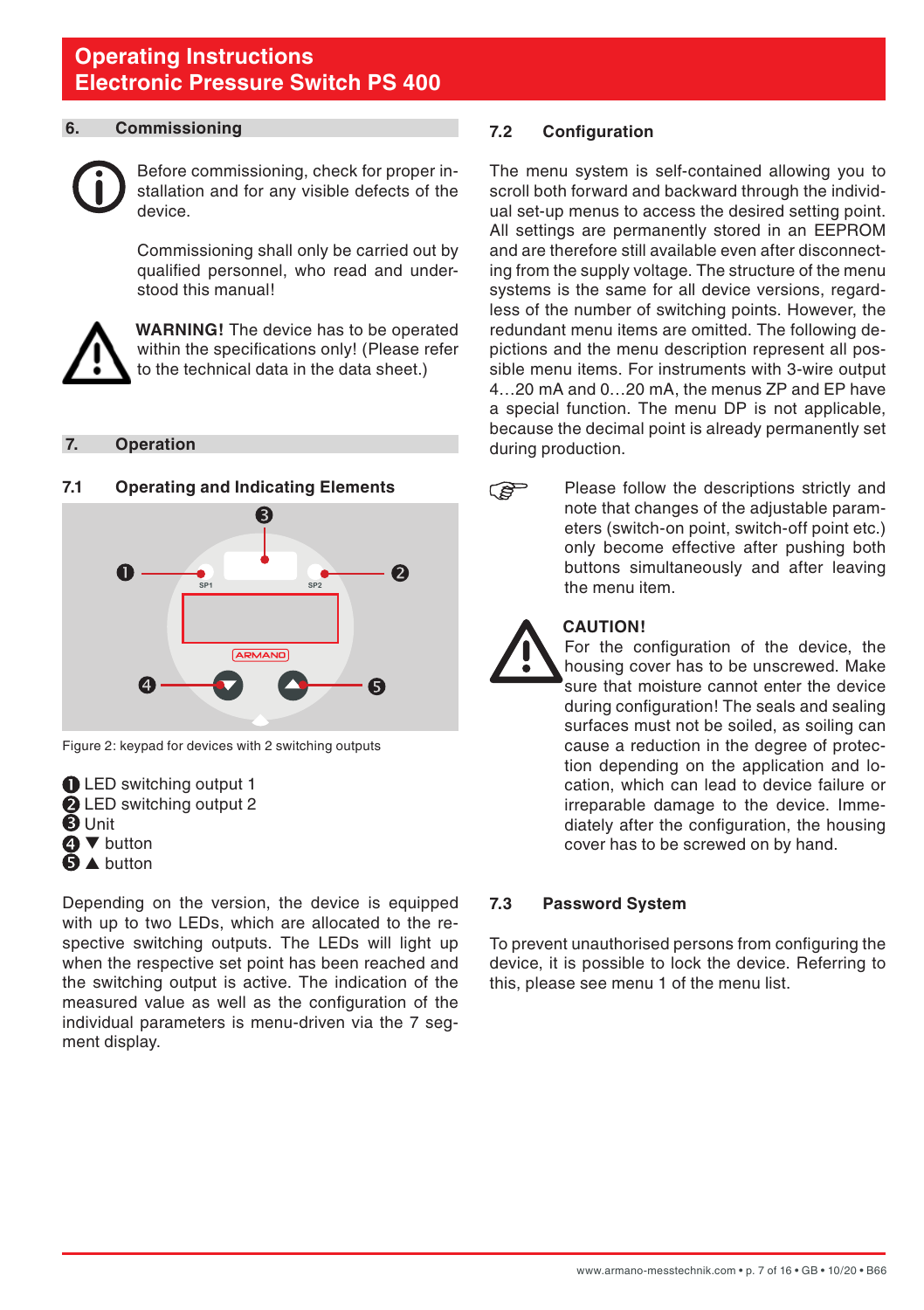#### <span id="page-7-0"></span>**7.4 Configuration Example of the Analogue Output for 3-wire Devices**

For 3-wire devices (4…20 mA and 0…20 mA), the analogue output can be configured with the menus ZP and EP. In the following, the function of these menus shall be illustrated using an example: Assuming you have a pressure switch with a nominal pressure range  $0 - 400$  bar with analogue signal  $4...20$  mA/3-wire. The following signal behaviour is set ex works:

 $0 \text{ bar} = 4.00 \text{ mA}$  $200 \text{ bar} = 12.00 \text{ mA}$ <br> $400 \text{ bar} = 20 \text{ mA}$  $400$  har  $-$ 

If you change the value in menu ZP from 0 to 20 and the value in menu EP from 400 to 300, the following signal behaviour will be set:

- $20 \text{ bar} 4.00 \text{ mA}$ 160 bar = 12.00 mA<br>300 bar = 20 mA  $300 \text{ har} -$
- The values of the menus ZP and EP can **PED** be set up to a ratio of 1:6 of the nominal pressure range.

#### **7.5 Description of Hysteresis Mode and Comparison Mode**

To invert the respective mode, you have to interchange the values for the switch-on and switch-off points.









Figure 5: hysteresis mode



Figure 6: hysteresis mode inverted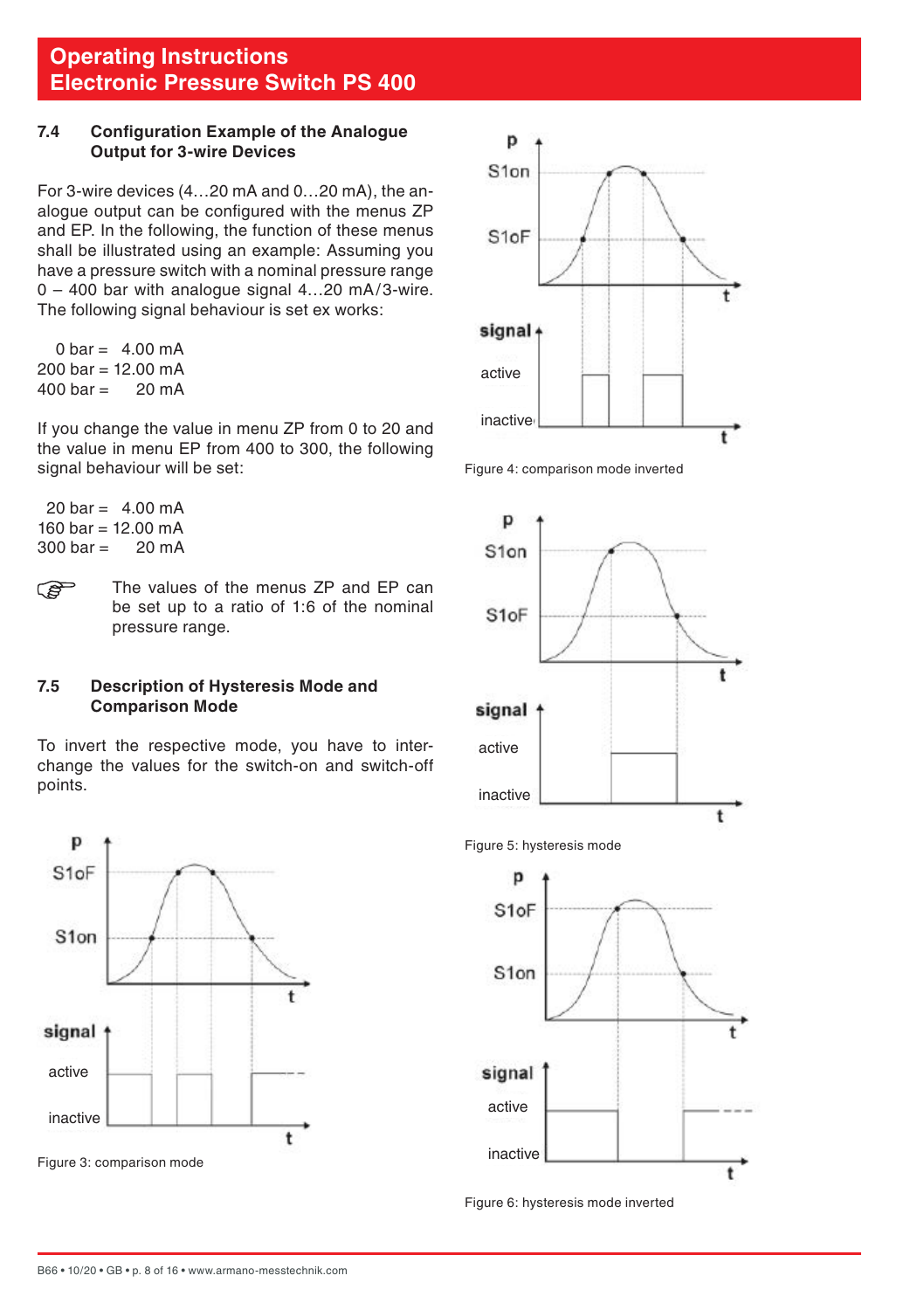#### <span id="page-8-0"></span>**7.6 Structure of the Menu System**

2-wire version P07

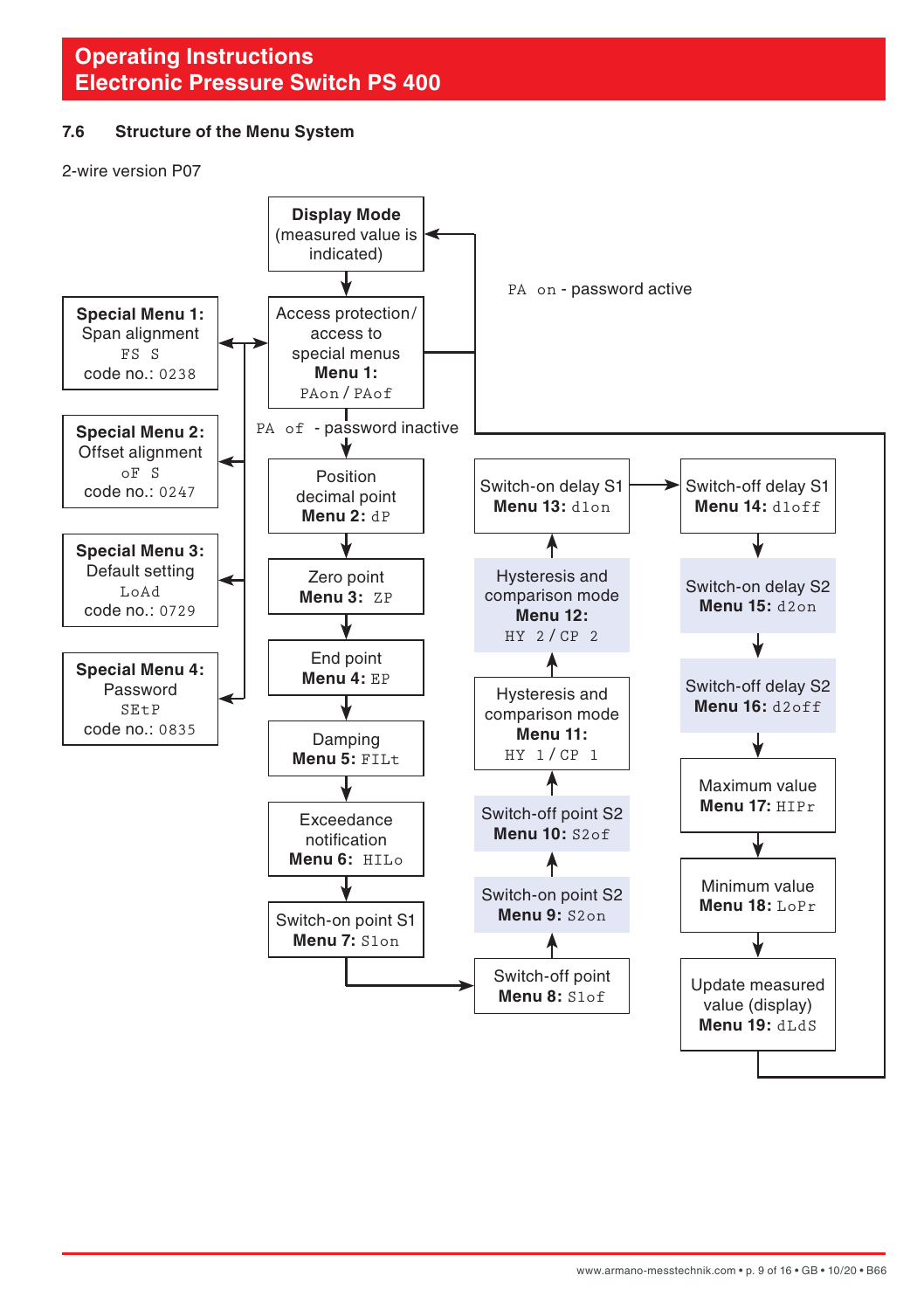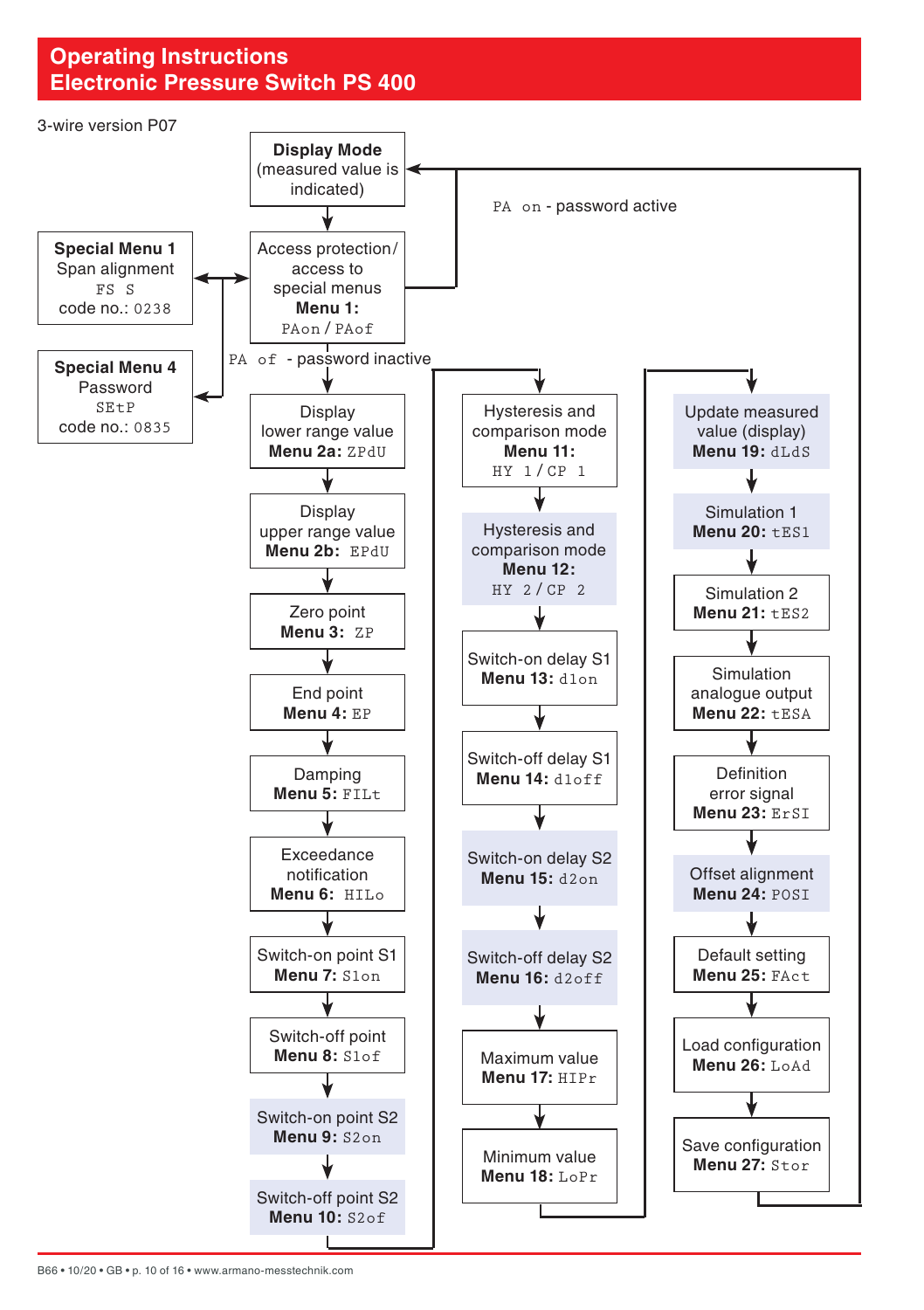#### <span id="page-10-0"></span>**7.7 Menu List**

#### **Button Functions**

to scroll the menu system (forward) or to

▲ increase the display value; you can also access the operating mode by pressing this button (starting with menu 1)

> to scroll the menu system (backward) or to decrease the display value;

 $\blacktriangledown$ you can also access the operating mode by pressing this button (starting with the last menu)

|                                     | press both     | to confirm the menu items |
|-------------------------------------|----------------|---------------------------|
| $\blacktriangle \blacktriangledown$ | buttons        | and the set values        |
|                                     | simultaneously |                           |

The device is configured according to VDMA 24574-1.

**P** To increase the counting rate when setting the values: press and hold the respective button for more than 5 seconds

#### Configuration process:

- ÆSet the desired menu item with the ▲/**▼** buttons
- $\rightarrow$  Activate the set menu item by pushing both buttons simultaneously
- $\rightarrow$  Set the desired value or select one of the offered settings with the ▲/**▼** buttons
- $\rightarrow$  Save/confirm a set value/selected setting and exit the menu item by pushing both buttons simultaneously

| PAon<br>PAof              | Menu 1 - access protection<br>PAon $\Rightarrow$ password active $\Rightarrow$ to deactivate: set password<br>PA of $\Rightarrow$ password inactive $\Rightarrow$ to activate: set password<br>Default setting for the password is "0005"; $\Rightarrow$ special menu 4 – setting the password.                                                                                                                                                                                                                                                                                                     |
|---------------------------|-----------------------------------------------------------------------------------------------------------------------------------------------------------------------------------------------------------------------------------------------------------------------------------------------------------------------------------------------------------------------------------------------------------------------------------------------------------------------------------------------------------------------------------------------------------------------------------------------------|
| dP                        | <b>Menu 2 – setting decimal point position</b> (for 2-wire system only)<br>For 3-wire devices with 420 mA and 020 mA output, the decimal point was set during production.                                                                                                                                                                                                                                                                                                                                                                                                                           |
| ZPdU                      | Menu 2a – indication of lower range value according to order (for 3-wire system only)<br>No configuration possible.                                                                                                                                                                                                                                                                                                                                                                                                                                                                                 |
| EPdU                      | Menu 2a – indication of upper range value according to order (for 3-wire system only)<br>No configuration possible.                                                                                                                                                                                                                                                                                                                                                                                                                                                                                 |
| <b>ZP</b><br>EP           | Menus 3 and 4 - setting zero point/end point<br>The correct values were set during production; a subsequent configuration for 2-wire devices is<br>only necessary in case of deviating indication requirements (e.g. $0100\%$ ).<br>Exception for 3-wire devices with 420 mA and 020 mA output: the configuration causes a<br>change of the analogue output, whereas the display value remains unchanged (zero and end point<br>can only be set within the pressure range limits, according to nameplate); $\Rightarrow$ "7.4 Configuration"<br>Example of the Analogue Output for 3-wire Devices". |
| FILt                      | Menu 5 - setting damping (filter)<br>To achieve a constant indication with highly fluctuating measuring values: set the time constant of<br>a simulated analogue low-pass filter (adjustable from 0.3 to 30 sec).                                                                                                                                                                                                                                                                                                                                                                                   |
| HILo                      | Menu 6 - activating exceedance notification<br>Set "on" or "off".                                                                                                                                                                                                                                                                                                                                                                                                                                                                                                                                   |
| S1on                      | Menus 7 and 9 - setting switch-on points<br>Set the respective values for the activation of the switching outputs 1 $(Slon)$ or 2 $(S2on)$ .                                                                                                                                                                                                                                                                                                                                                                                                                                                        |
| Slof                      | Menus 8 and 10 - setting switch-off points<br>Set the respective values for the activation of the switching outputs 1 $(S1 \circ f)$ or 2 $(S2 \circ f)$ .                                                                                                                                                                                                                                                                                                                                                                                                                                          |
| $HY$ 1<br>CP <sub>1</sub> | Menus 11 and 12 - selection hysteresis or comparison mode<br>Set hysteresis mode (HY $1/2$ ) or comparison mode (CP $1/2$ ) for the respective switching<br>outputs 1 or 2 (no. corresponds to the switching output);<br>$\Rightarrow$ "7.5 Description of Hysteresis Mode and Comparison Mode".                                                                                                                                                                                                                                                                                                    |
| d1on                      | Menus 13 and 15 - setting switch-on delays<br>Set the respective values for the switch-on delay after reaching the switch-on points 1 (d1on) or<br>2 (d2on) (adjustable from 0 to 100 sec).                                                                                                                                                                                                                                                                                                                                                                                                         |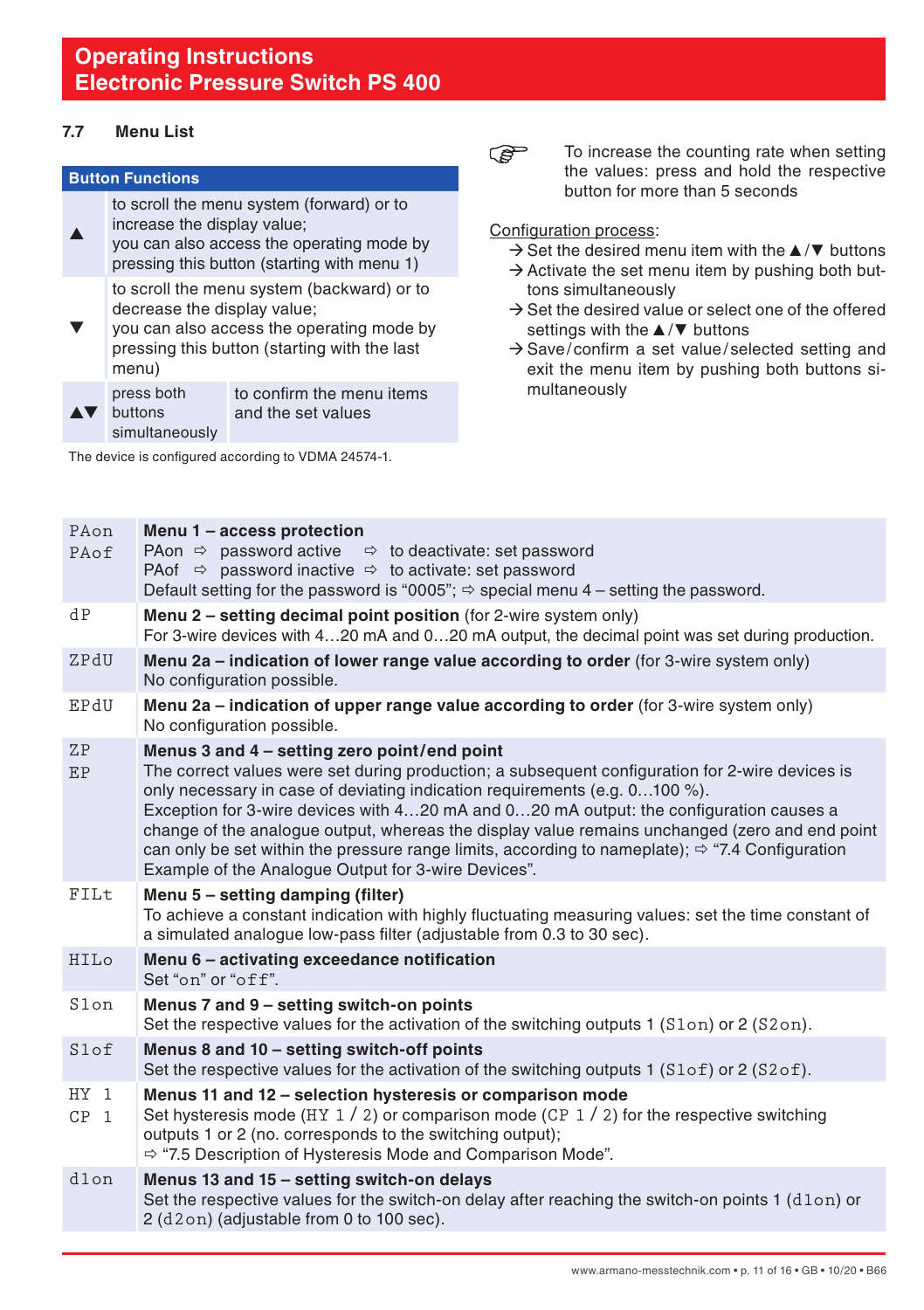| $d1$ off           | Menus 14 and 16 - setting switch-off delays<br>Set the respective values for the switch-off delay after reaching the switch-off points $1$ ( $d1of$ ) or<br>2 (d2of) (adjustable from 0 to 100 sec).                                                                                                                                                                                                                                                                                                                                                                                                                                                                                                                                                                                                                                                                                                                                                                                                                                                                                                                                                                                                                                                                                                                                                                                                                                                                                         |
|--------------------|----------------------------------------------------------------------------------------------------------------------------------------------------------------------------------------------------------------------------------------------------------------------------------------------------------------------------------------------------------------------------------------------------------------------------------------------------------------------------------------------------------------------------------------------------------------------------------------------------------------------------------------------------------------------------------------------------------------------------------------------------------------------------------------------------------------------------------------------------------------------------------------------------------------------------------------------------------------------------------------------------------------------------------------------------------------------------------------------------------------------------------------------------------------------------------------------------------------------------------------------------------------------------------------------------------------------------------------------------------------------------------------------------------------------------------------------------------------------------------------------|
| HIPr<br>$L$ o $Pr$ | Menus 17 and 18 - maximum/minimum pressure indication<br>Indication of maximum pressure ( $HIPr$ ) or minimum pressure ( $LoPr$ ) that was applied during the<br>measurement; (if the power supply is interrupted, the value is lost).<br>To delete the values, press both buttons again within one second.                                                                                                                                                                                                                                                                                                                                                                                                                                                                                                                                                                                                                                                                                                                                                                                                                                                                                                                                                                                                                                                                                                                                                                                  |
| dLdS               | Menu 19 - updating measured value (display)<br>Set the length of the update cycles for the measuring value in the display (adjustable from 0.0 to 10 sec).                                                                                                                                                                                                                                                                                                                                                                                                                                                                                                                                                                                                                                                                                                                                                                                                                                                                                                                                                                                                                                                                                                                                                                                                                                                                                                                                   |
| tES1               | Menus 20 and 21 - simulating switching outputs (for 3-wire system only)<br>With the $\triangle$ / $\nabla$ buttons, the switching outputs 1 ( $tES1$ ) and 2 ( $tES2$ ) can be activated or deactivated.                                                                                                                                                                                                                                                                                                                                                                                                                                                                                                                                                                                                                                                                                                                                                                                                                                                                                                                                                                                                                                                                                                                                                                                                                                                                                     |
| tESA               | Menu 22 - simulating analogue output (for 3-wire system only)<br>For the simulation, the following settings are available:<br>" $oi$ 4" (4 mA or 2 V),<br>" $o$ il2" (12 mA or 6 V) and<br>"oi20" (20 mA or 10 V)                                                                                                                                                                                                                                                                                                                                                                                                                                                                                                                                                                                                                                                                                                                                                                                                                                                                                                                                                                                                                                                                                                                                                                                                                                                                            |
| ErSI               | Menu 23 - defining error signal (for 3-wire system only)<br>Set the desired error signal (which is displayed in case of a defect);<br>available settings are "OFF" (no error signal detection),<br>"C $0$ " (0 mA or 0 V),<br>"C L0" (3.5 mA or 1.75 V) and<br>"C HI" (23 mA or 11.5 V).<br>$\Rightarrow$ The error signal is only displayed if menu 6 is set to "on".                                                                                                                                                                                                                                                                                                                                                                                                                                                                                                                                                                                                                                                                                                                                                                                                                                                                                                                                                                                                                                                                                                                       |
| POSI               | Menu 24 - offset alignment/position correction (for 3-wire system only)<br>Confirm menu item "PoSI"; when offset $\neq$ ambient pressure, pressurisation is necessary, depending<br>on installation position (pressure reference must correspond to the lower range value); press both<br>buttons simultaneously; "oF I" appears in the display; confirm this with both buttons; then, "Pro2"<br>appears in the display; confirm this with both buttons; then, "o" appears in the display; with the<br>$\triangle$ / $\blacktriangledown$ buttons, a desired value can be entered now, which corresponds to the percentage value of<br>the pressure range, e.g. for pressure range $-1/+15$ bar: 5 must be entered, this corresponds to<br>5 % (-0.2 bar) of the pressure range; confirm the entered value by pressing both buttons simulta-<br>neously; "oF5" appears in the display; apply the correct pressure stable (in the example -0.2 bar)<br>and confirm this with both buttons. If the value is not displayed accurately, this procedure must be<br>repeated.<br>A position correction is necessary if the installation position deviates from the factory calibra-<br>$\Rightarrow$<br>tion (otherwise slight signal deviations may occur, causing incorrect display values).<br>$\Rightarrow$ The analogue output signal (for devices with analogue output) remains unaffected by this<br>change. When shifting the offset, the range value (Full Scale) is shifted in parallel. |
| FAct               | Menu 25 - loading default settings (for 3-wire system only)<br>Press both buttons simultaneously again after selecting the menu item to load the default settings<br>all changes made are reset (password is reset to "0005").<br>$\Rightarrow$                                                                                                                                                                                                                                                                                                                                                                                                                                                                                                                                                                                                                                                                                                                                                                                                                                                                                                                                                                                                                                                                                                                                                                                                                                              |
| LoAd               | Menu 26 - loading configuration (for 3-wire system only)<br>Set the desired number 1 to 5 to load the device configurations (stored in menu 27).                                                                                                                                                                                                                                                                                                                                                                                                                                                                                                                                                                                                                                                                                                                                                                                                                                                                                                                                                                                                                                                                                                                                                                                                                                                                                                                                             |
| Stor               | Menu 27 – saving configuration (for 3-wire system only)<br>Set the desired number 1 to 5 to save the current device configuration.                                                                                                                                                                                                                                                                                                                                                                                                                                                                                                                                                                                                                                                                                                                                                                                                                                                                                                                                                                                                                                                                                                                                                                                                                                                                                                                                                           |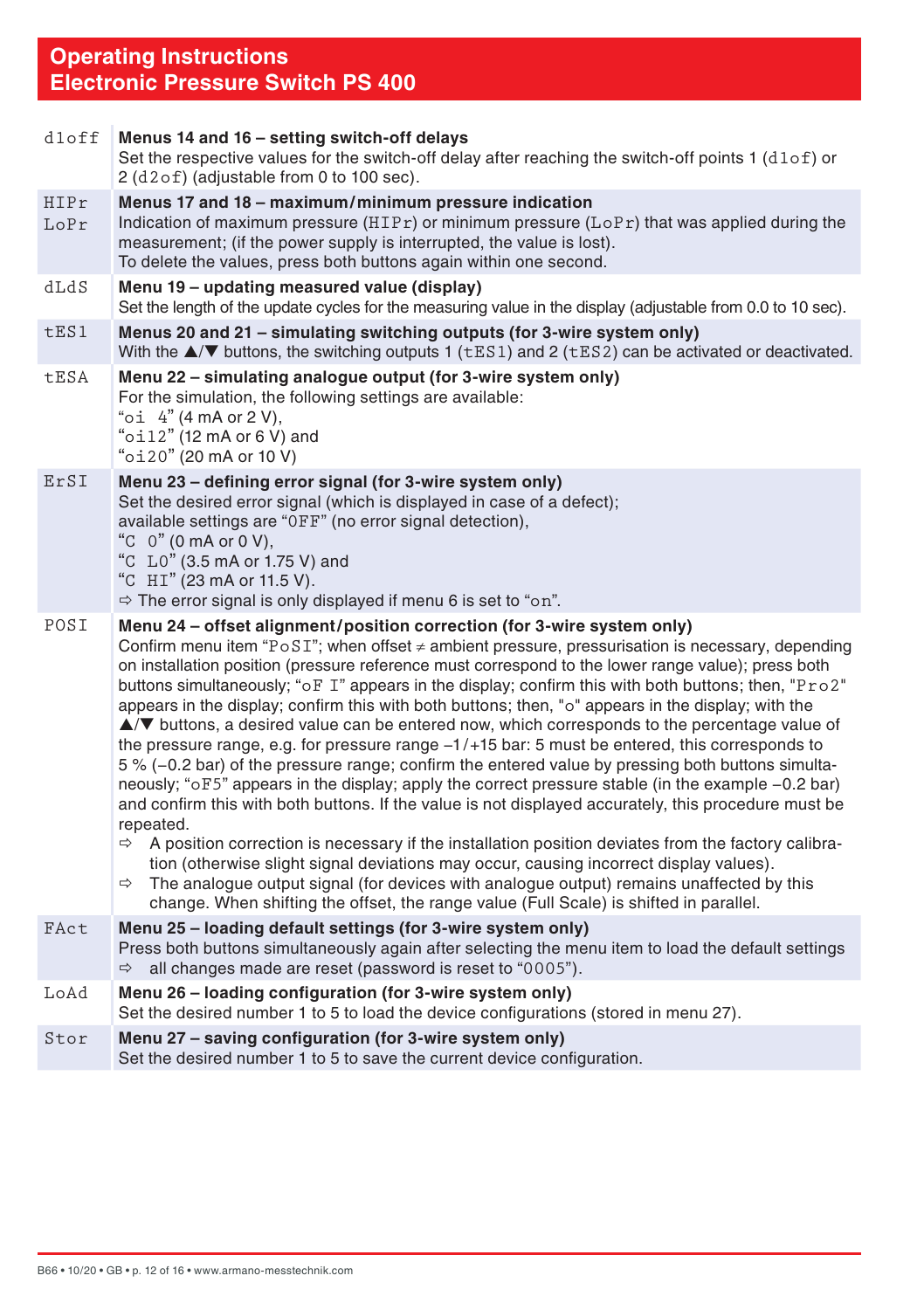|      | <b>Special menus</b> (to access the special menus, select menu item "PAof" with the $\triangle$ / $\nabla$ buttons and confirm it;<br>then, "1" appears in the display)                                                                                                                                                                                                                                                                                                                                                                                                                                                                                                                                                                                                                                                                                                                                    |
|------|------------------------------------------------------------------------------------------------------------------------------------------------------------------------------------------------------------------------------------------------------------------------------------------------------------------------------------------------------------------------------------------------------------------------------------------------------------------------------------------------------------------------------------------------------------------------------------------------------------------------------------------------------------------------------------------------------------------------------------------------------------------------------------------------------------------------------------------------------------------------------------------------------------|
| FS S | Special menu 1 - span alignment<br>To correct the indication if the span value differs from the applied pressure value (an alignment<br>is only possible if appropriate reference sources are available, provided that the deviation of the<br>measured value is within certain limits); set "0238"; confirm this with both buttons; then, "FS S"<br>appears in the display; now it is necessary to apply pressure to the device by means of a pressure<br>reference (pressure must correspond to the upper range value); press both buttons to store the<br>signal currently being emitted from the pressure switch as a span signal; from this point on the<br>display shows the set upper range value (end point), although the sensor signal is shifted in the<br>span signal.<br>The analogue output signal (for devices with analogue output) remains unaffected by this<br>$\Rightarrow$<br>change. |
| oF S | Special menu 2 - offset alignment/position correction (for 2-wire system only)<br>Set "0247"; the menu description corresponds to description "POSI" (menu 24) for 3-wire devices.                                                                                                                                                                                                                                                                                                                                                                                                                                                                                                                                                                                                                                                                                                                         |
| LoAd | Special menu 3 – loading default settings (for 2-wire system only)<br>Set "0729"; the menu description corresponds to description "FAct" (menu 25) for 3-wire devices.                                                                                                                                                                                                                                                                                                                                                                                                                                                                                                                                                                                                                                                                                                                                     |
| SEtP | Special menu 4 - setting password<br>Set "0835"; confirm this with both buttons; "SEtP" appears in the display; set the password with<br>the $\triangle$ / $\nabla$ buttons (09999 adjustable, except for the code numbers 0238, 0247, 0729, 0835);<br>confirm the password by pressing both buttons simultaneously.                                                                                                                                                                                                                                                                                                                                                                                                                                                                                                                                                                                       |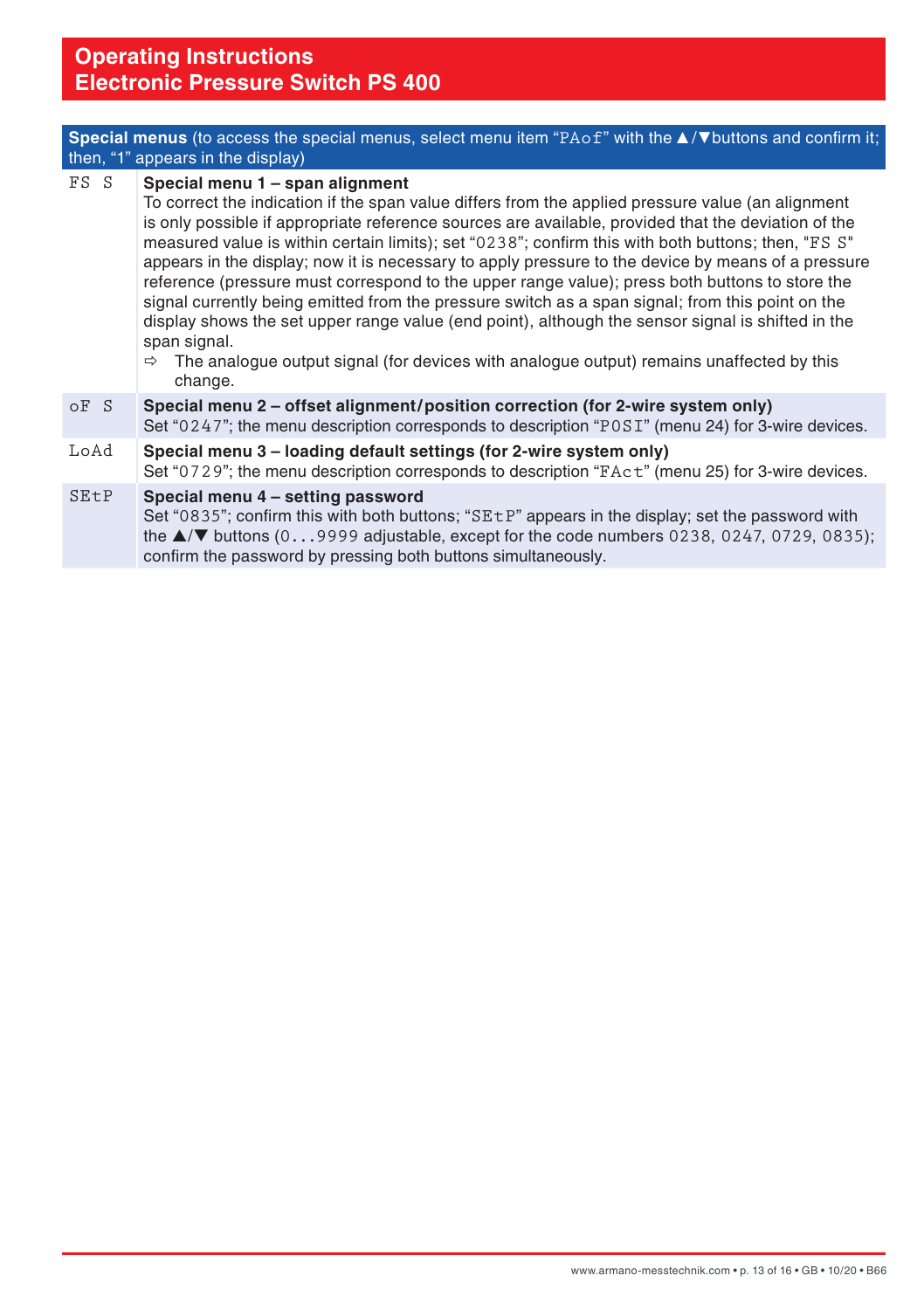#### <span id="page-13-0"></span>**8. Maintenance/Cleaning, Storage and Transport**



#### **CAUTION! Material damage and loss of warranty!**

 Any modifications or interventions in the device, made by the customer, might damage important parts or components. Such intervention leads to the loss of any warranty and manufacturer's responsibility!

 $\rightarrow$  Never modify the device or perform any repairs yourself.

#### **Maintenance:**

In principle, the device is maintenance-free. If necessary, the housing of the device can be cleaned with a damp cloth and a non-aggressive cleaning solution when switched off.

#### **Cleaning:**

Depending on the medium, deposits or contamination may occur on the membrane. If such a tendency of the medium is known, the operator has to specify appropriate cleaning intervals.

After professionally decommissioning the instrument. the membrane can usually be cleaned carefully with a non-aggressive cleaning solution and a soft brush or sponge. If the membrane is calcified, it is recommended to have the decalcification carried out by the ARMANO Messtechnik GmbH. Please also refer to chapter 9.2 "Return".



**CAUTION!** Incorrect cleaning may cause irreparable damage of the measuring cell. Therefore, never use any sharp objects or compressed air for cleaning the membrane.



#### **IMPORTANT! Improper transport can destroy the device and cause considerable personal and property damage.**

Please inspect the transport packaging and the delivered items immediately upon their receipt to determine their integrity, completeness and conformity with the delivery documents.

The permissible ambient conditions for storage and transport can be found in the data sheet.

#### **Storage:**

- If possible, store the instrument in its original packaging.
- If possible, remove the packaging not until installation of the device.
- Store the instruments in a dry place, not exposed to direct sunlight.
- The storage temperature of the instruments should not fall below or exceed the permissible temperature limitations specified in the data sheets.

#### **Transport:**

#### **Electronic components!**

The device is equipped with sensitive electronic components and has to be handled with due care

- Use the original packaging or comparable packaging for transport.
- Avoid impacts or strong vibrations.
- Protect the device against moisture.

#### **9. Recalibration and Return**

#### **9.1 Recalibration**

The offset value or range value may shift during the service life of the device. In this regard, it appears that a deviating signal value in relation to the set lower or upper range value is displayed. If either of these two phenomena occurs after prolonged use, recalibration is recommended to ensure continued high accuracy.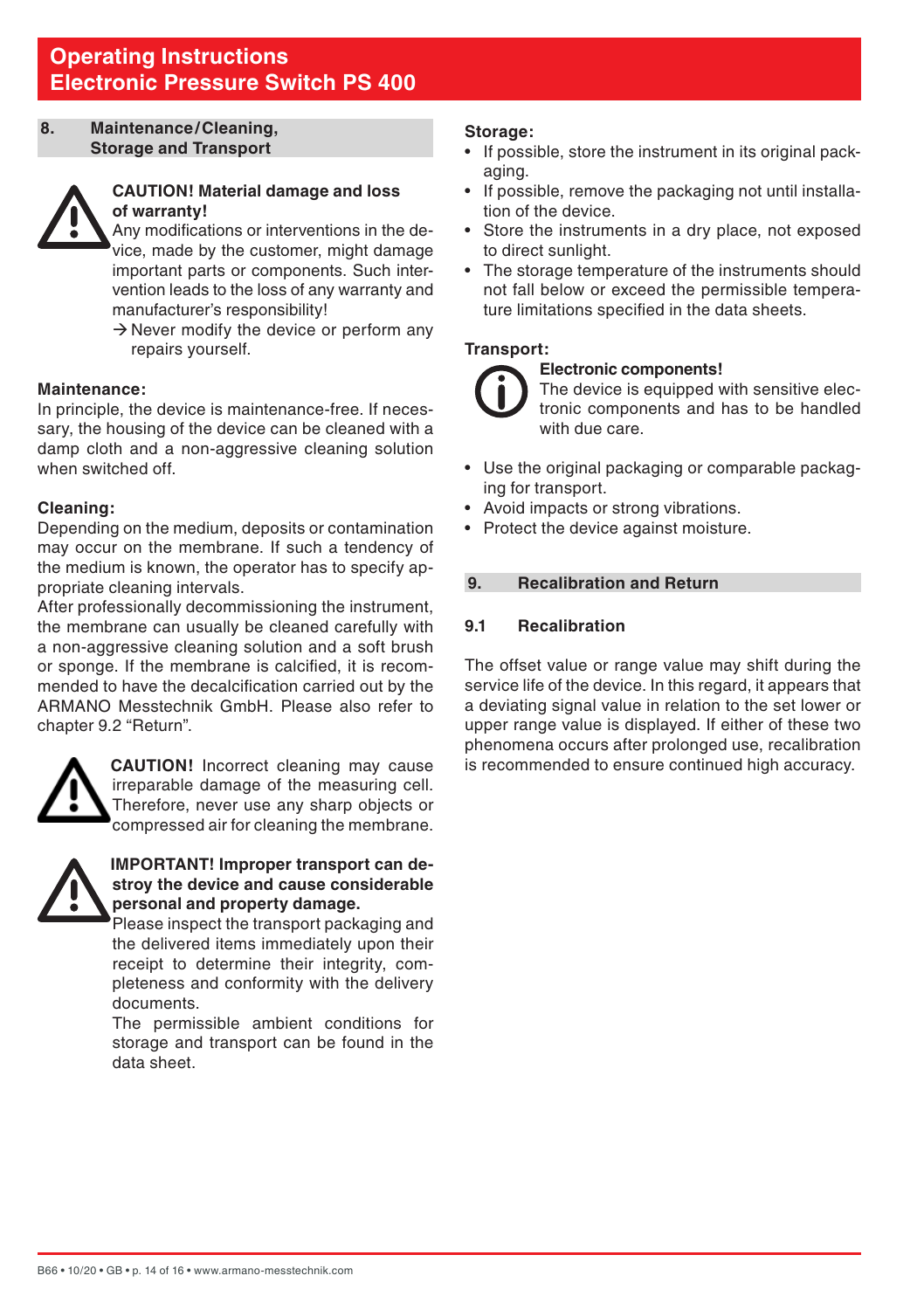#### <span id="page-14-0"></span>**9.2 Return**

Prior to any return, whether for recalibration, decalcification, for modification or for repair, the instrument has to be cleaned thoroughly and packaged carefully. Please enclose a notice of return with a detailed description of the faults when returning a defective device. If your instrument came into contact with harmful substances, a declaration of contamination is required additionally. A corresponding template can be found on our website www.armano-messtechnik.com. If you send in your device without a declaration of contamination and our service department has doubts regarding the medium used, then the repair will only be started once a corresponding declaration has been submitted.



#### **WARNING! Risk of injury due to harmful substances!**

If the device came into contact with harmful substances, appropriate precautions are to be taken during cleaning!

#### **10. Dismounting and Disposal**



#### **WARNING! Risk of injury!**

Never remove the device from a system in operation.

 Make sure that the system is switched off professionally.

#### **Before dismounting:**

Check before dismounting, whether the system

- is switched off,
- is in a safe and currentless state.
- is unpressurised and cooled down.

#### **Dismounting:**

 $\rightarrow$  Pay attention to potentially leaking media. Take appropriate precautions to collect them.

#### **Disposal:**

In compliance with the directives 2011/65/EU (RoHS) and 2012/19/EU (WEEE), the device must be disposed of separately as electrical and electronic waste. Please regard legal regulations of the country of distribution.

#### **NO DOMESTIC WASTE!**



 The instrument comprises various materials. It shall not be disposed of together with domestic waste.

 $\rightarrow$  Bring the device to your local recycling plant

or

 $\rightarrow$  send the device back to your supplier or to the ARMANO Messtechnik GmbH.

#### **11. Warranty Conditions**

The warranty conditions are subject to the statutory warranty period of 24 months, valid from the date of delivery.

Any warranty claims are excluded in case of improper use, modification of or damage to the device. Damaged membranes are not accepted as warranty claim. Furthermore, defects resulting from normal wear are not subject to warranty services.

#### **12. CE Conformity**

The CE marking of the instruments certifies the conformity with prevailing EU directives for placing products on the market within the European Community. The following directives apply:

> 2014/30/EU (EMC) 2014/68/EU (PED)

The corresponding declaration of conformity is enclosed or available upon request.